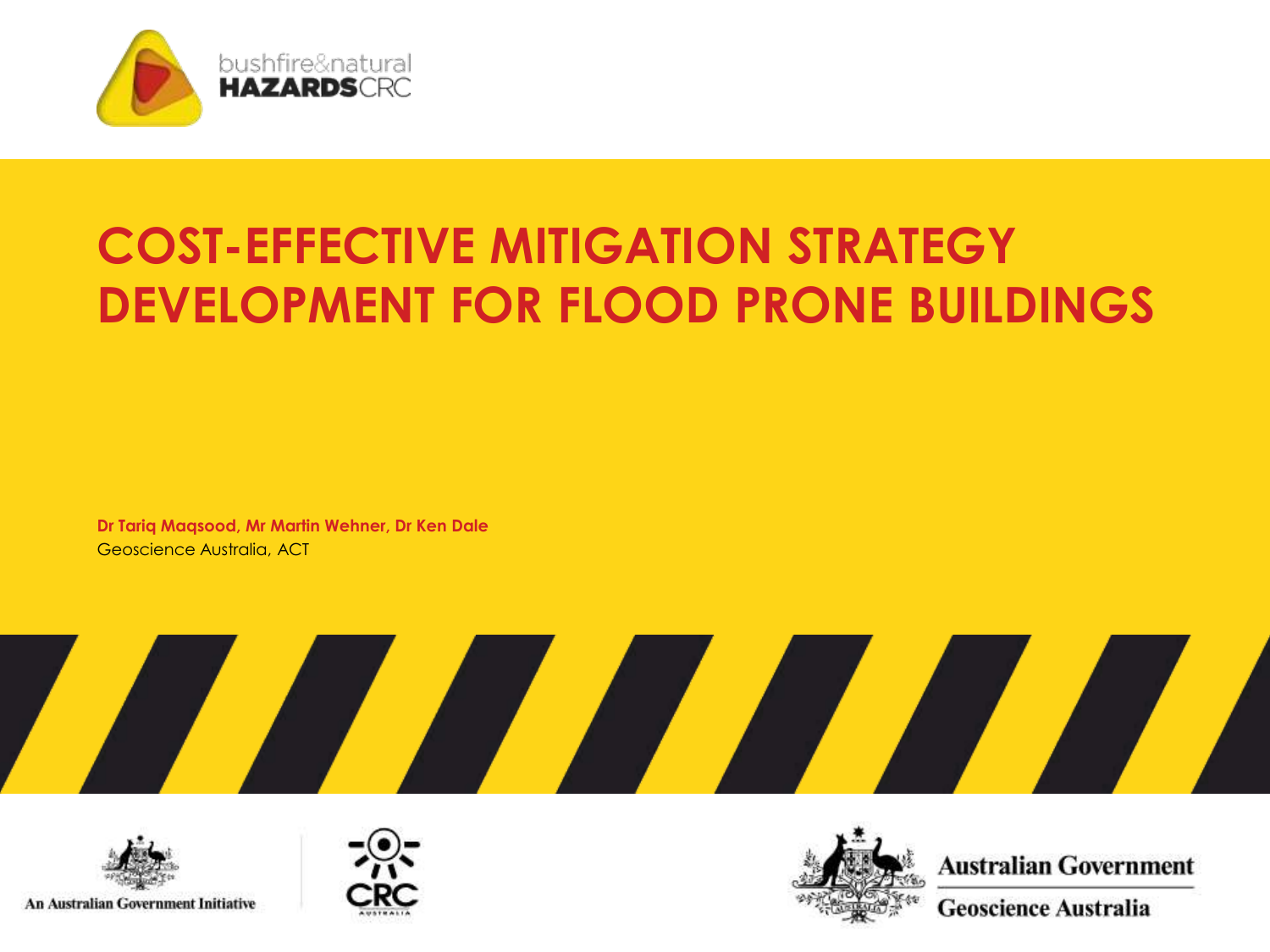#### **PROJECT MANAGEMENT TEAM**

Lead User Rep: Leesa Carson, GA Ralph Smith, WA DFES Lead Researcher: Michael Griffith, Uni. of Adelaide Project Leader: Tariq Maqsood, GA Research Team: Martin Wehner, GA Ken Dale, GA End User: Matt Hayne, AGD Duncan McLuckie, NSW OEH Greg Howard, SA MFS Shane Turner, SA DPTI Elliott Simmons, NSW SES Jacqueline Frizenschaff, SA Water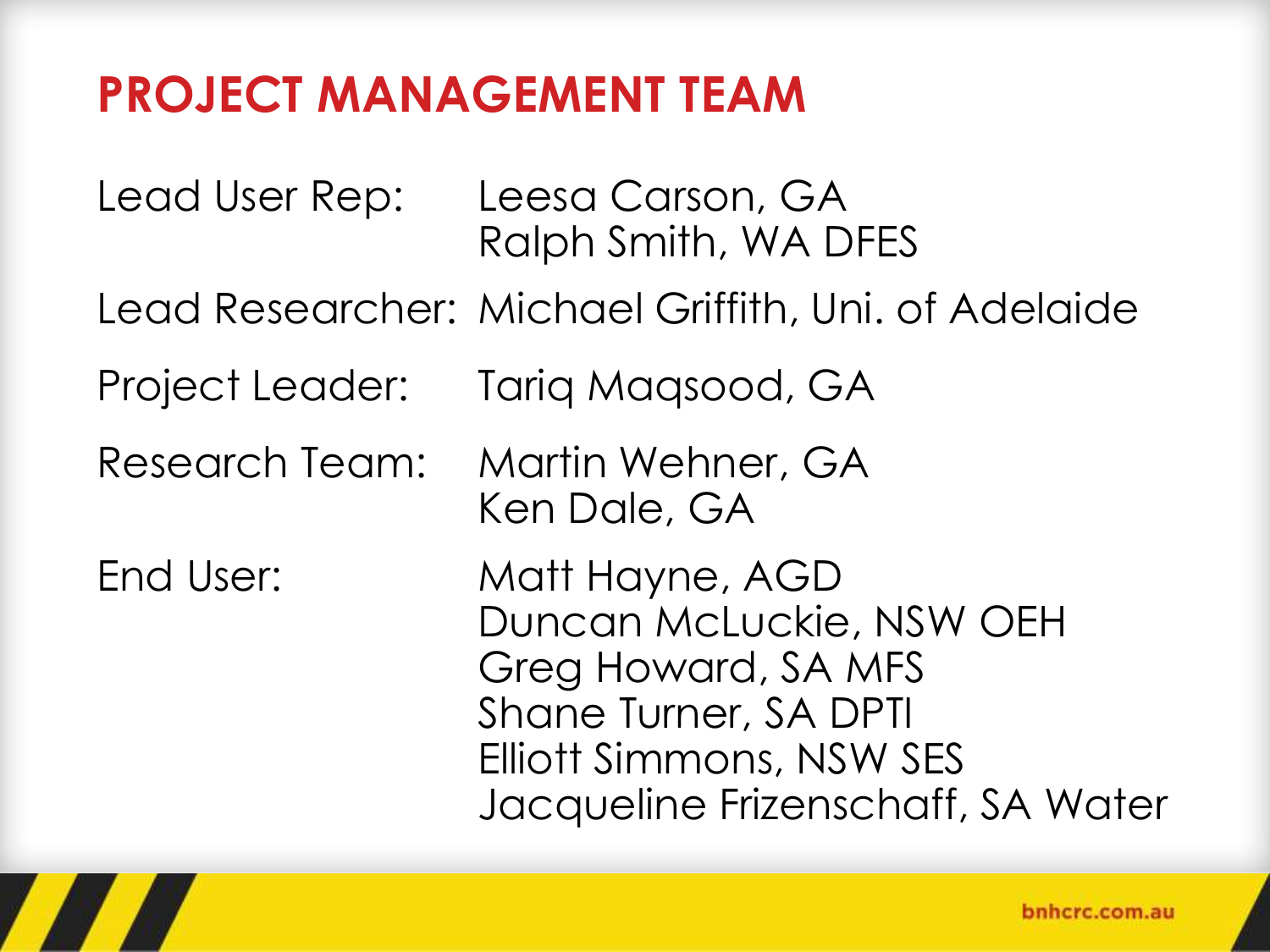#### **PROBLEM STATEMENT**

- Australia has experienced floods on a regular basis and some communities have been impacted repeatedly over a period of few years due to inappropriate urban development in flood plain areas.
- The flood events have resulted in significant logistics for emergency management and disruption to communities. They have also resulted in considerable costs to all levels of government to repair damage and enable community recovery.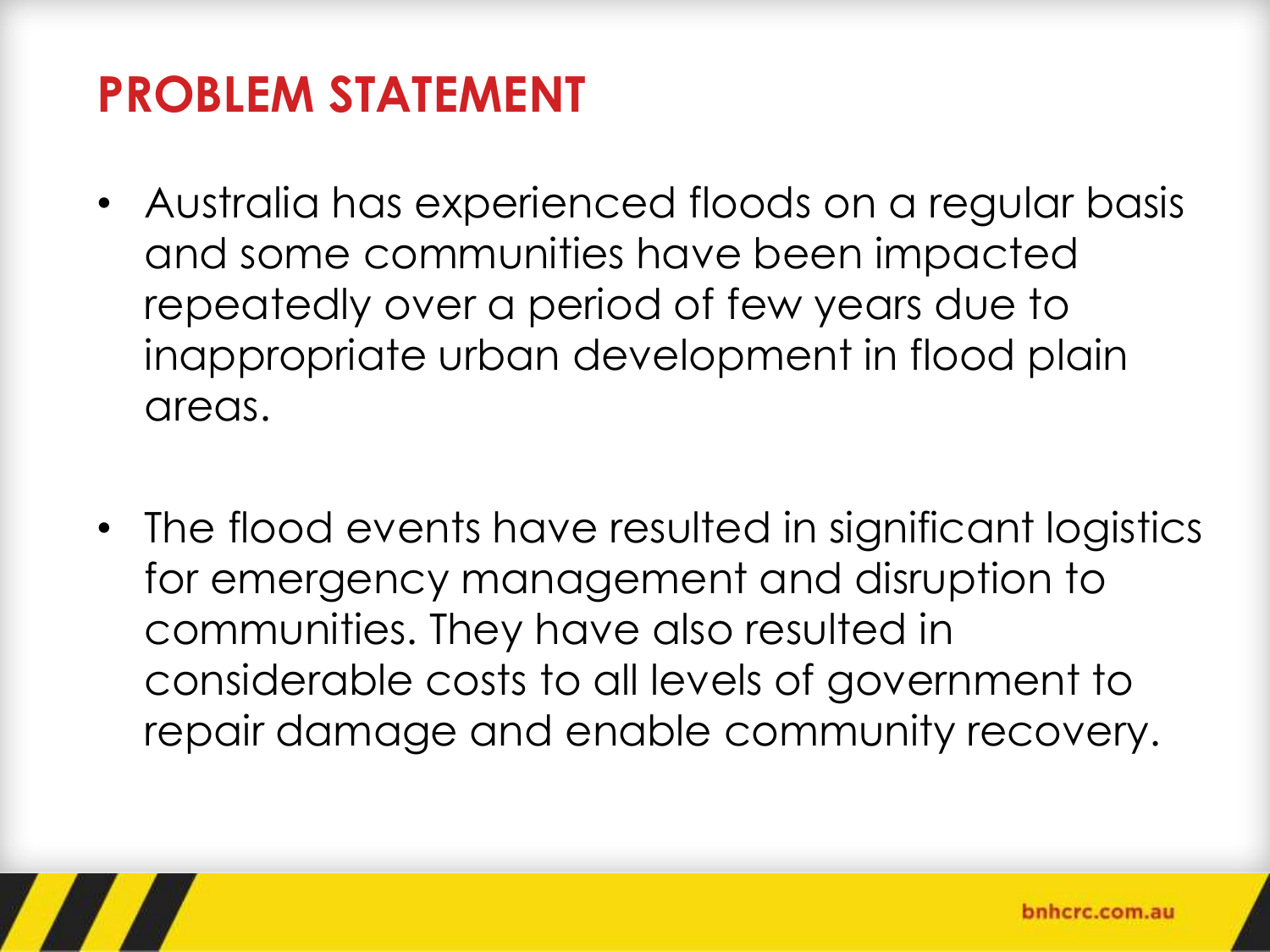### **PROBLEM STATEMENT**

Some recent floods in Australia

- 2005 Lismore flood
- 2010 Victorian flood
- 2010-11 Queensland flood
- 2011 Victorian flood
- 2013 Queensland/NSW flood







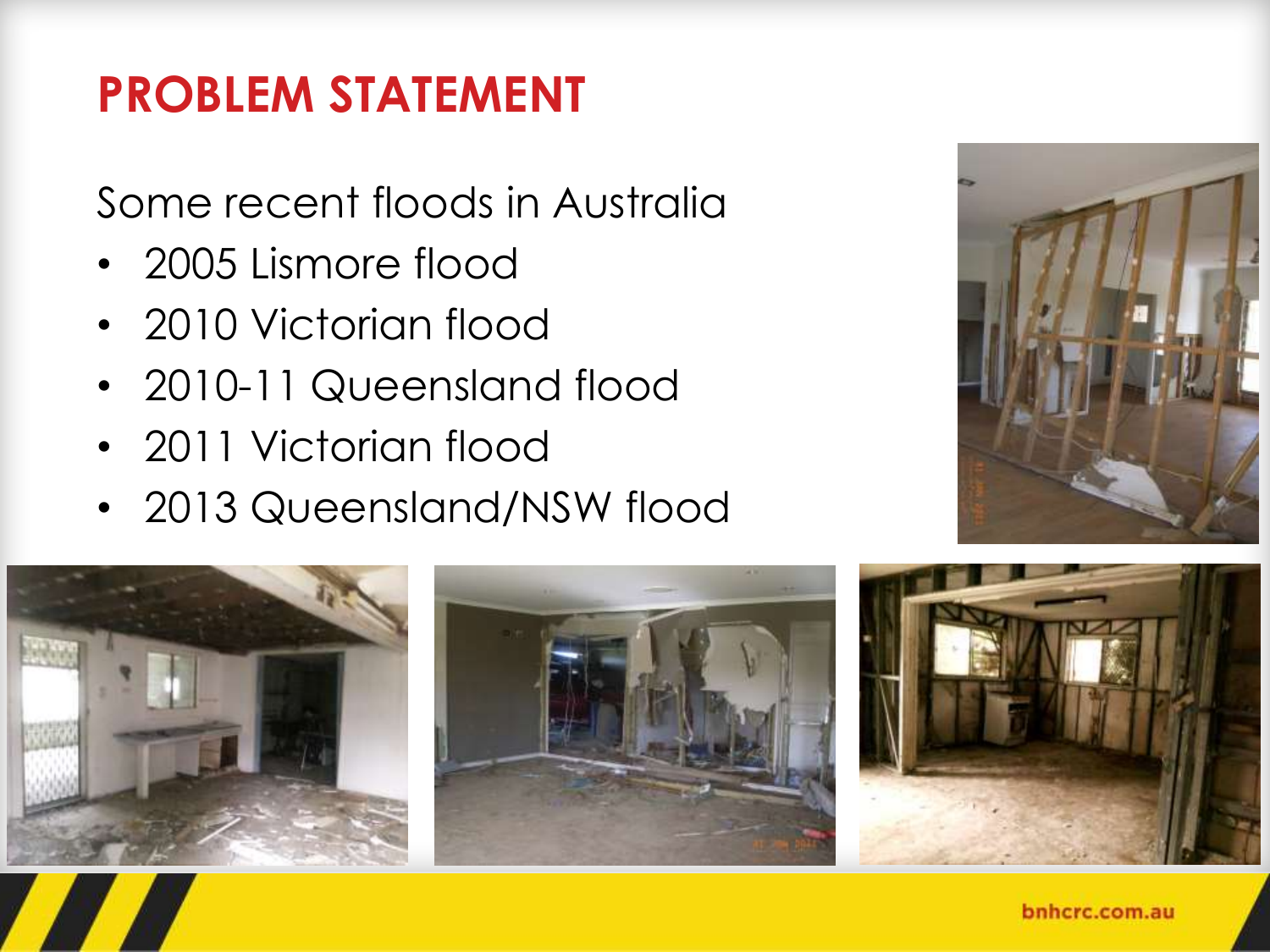### **RESEARCH OBJECTIVE**

- To develop cost-effective strategies to mitigate damage to residential buildings from riverine floods.
- To provide the evidence base for decisions concerning the buildings having the greatest vulnerability in Australian communities by providing strategies for retrofit.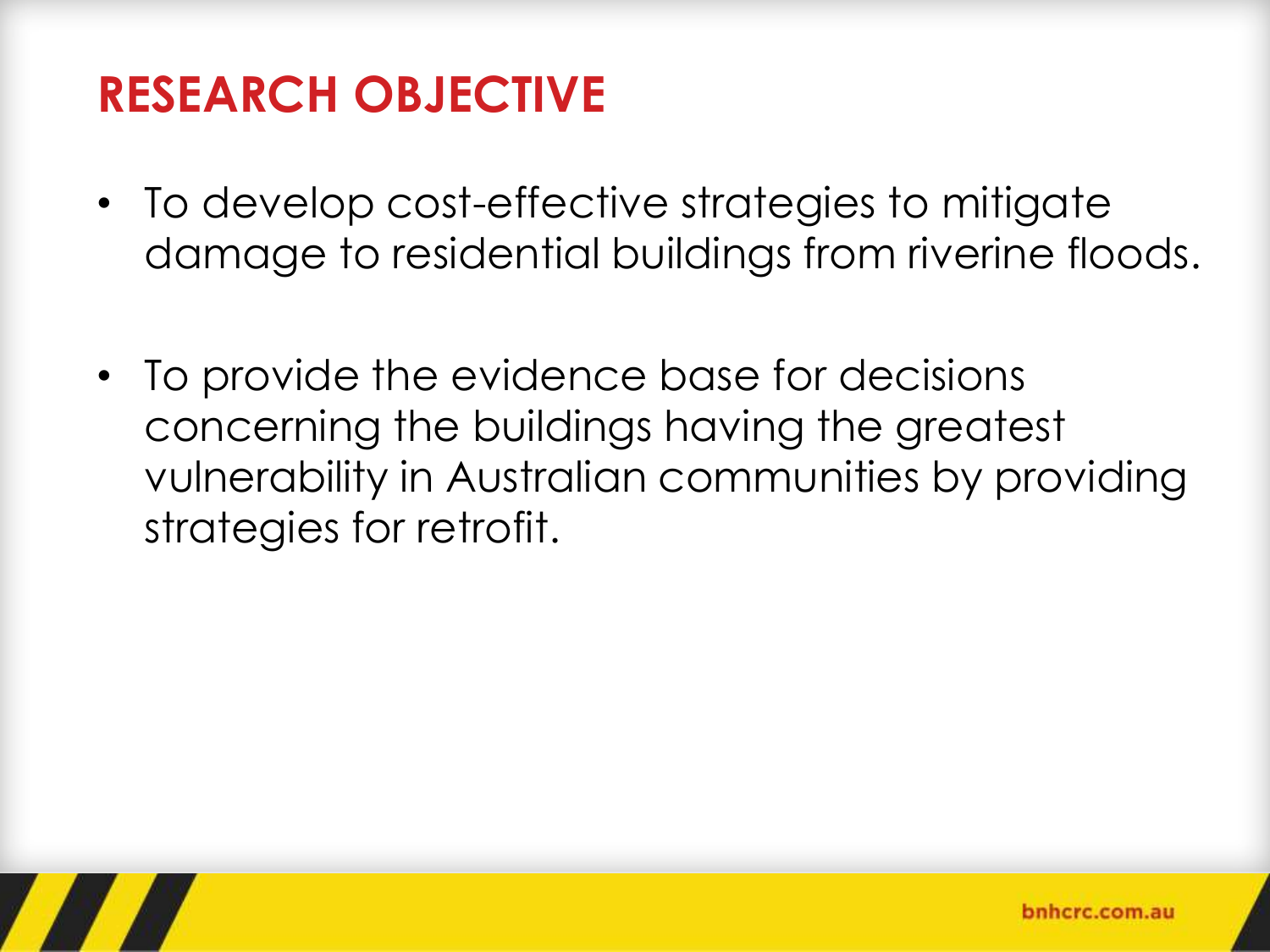## **BACKGROUND**

- National Exposure Information System (NEXIS)
	- o Building attributes
- Tools
	- o Rapid Inventory Capture System (RICS)
	- o Field Data Analysis Tool (FiDAT)
- Exposure and post-disaster surveys
	- o Building attributes
	- o Building damage and repair
- Vulnerability models
	- o Brisbane-Ipswich (11: residential)
	- o Sydney (8: residential, commercial, industrial)





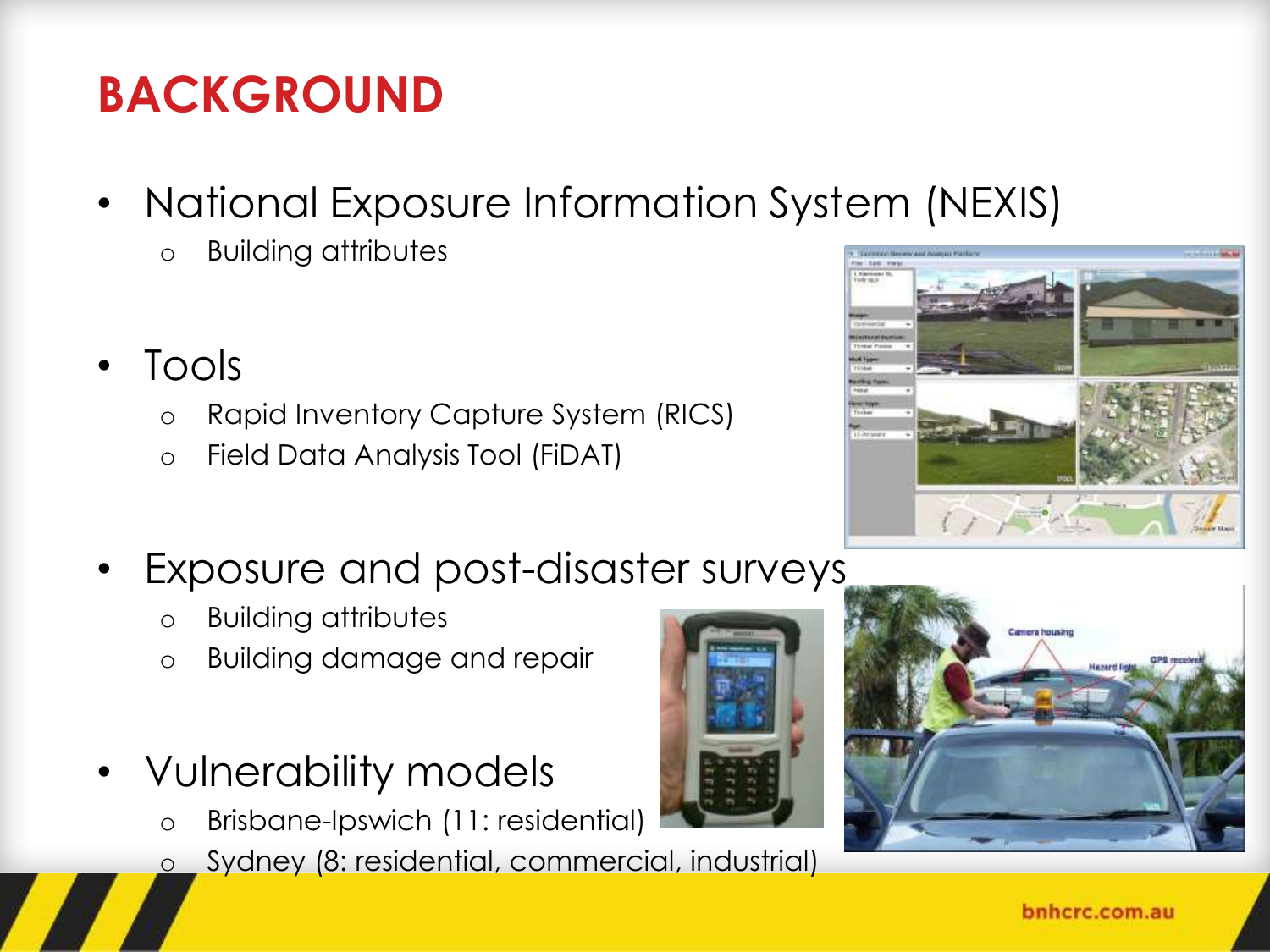## **MITIGATION OPTIONS**

#### • Structural/non-structural options

- o Dams, levees
- o Flood gates, retarding basins
- o Land use planning
- o Flood forecasting and warning
- o Flood awareness, community readiness
- o Evacuation arrangements

#### • Addressing the housing  $\leftarrow$  Project's focus

| <b>o</b> Retirement                         |
|---------------------------------------------|
| <b>o</b> Elevating                          |
| o Rebuild with revised ground floor use     |
| o Repair with more flood resistant material |
| o Raising electrical outlets and hardware   |

o Repair as previously\*

5% 12% 19% 8% \*60% Responses from the postal survey after the 2011 Queensland flood

 $<1%$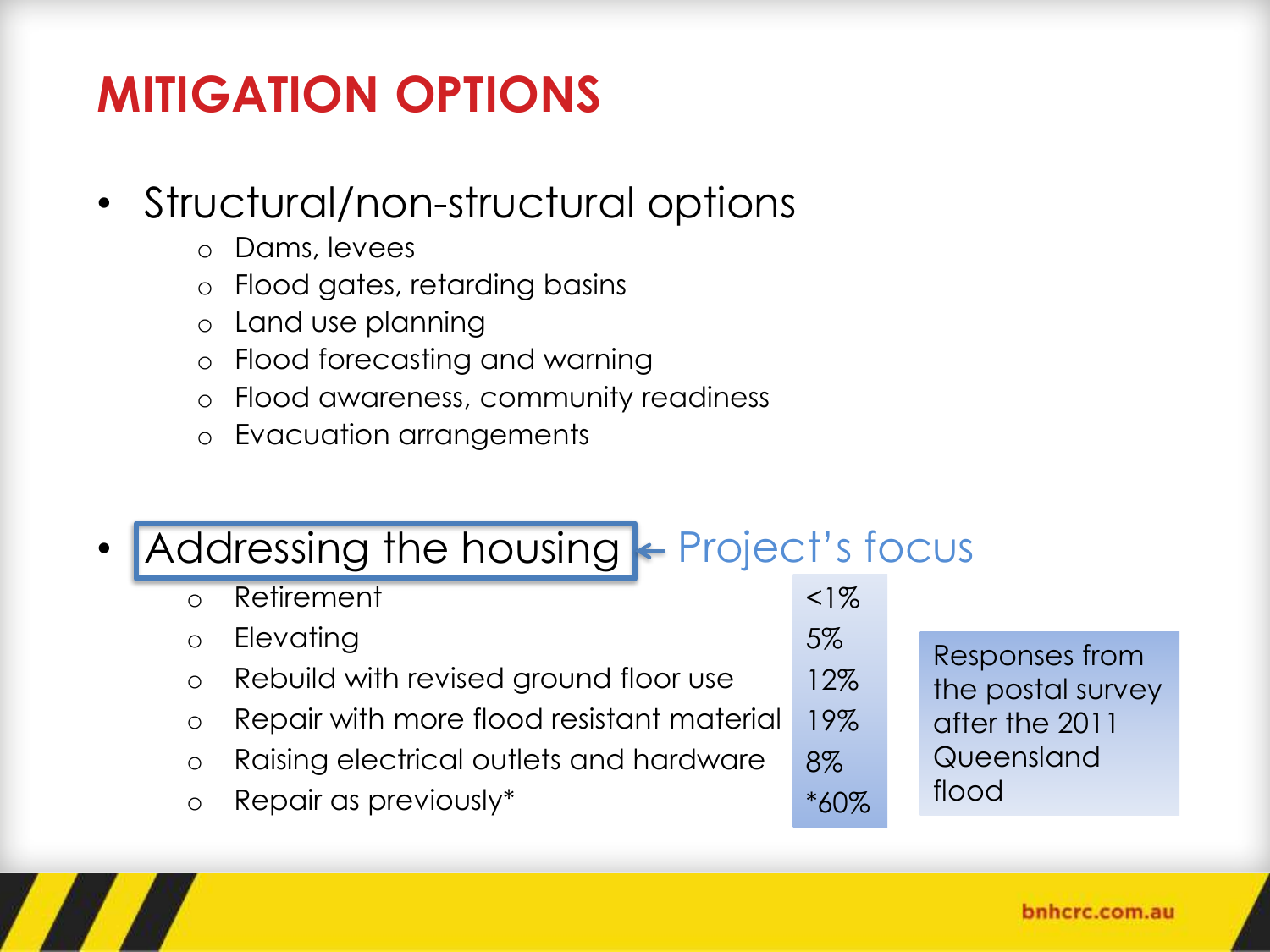• Retirement





Inundation depth during 2011 floods: 5.0m

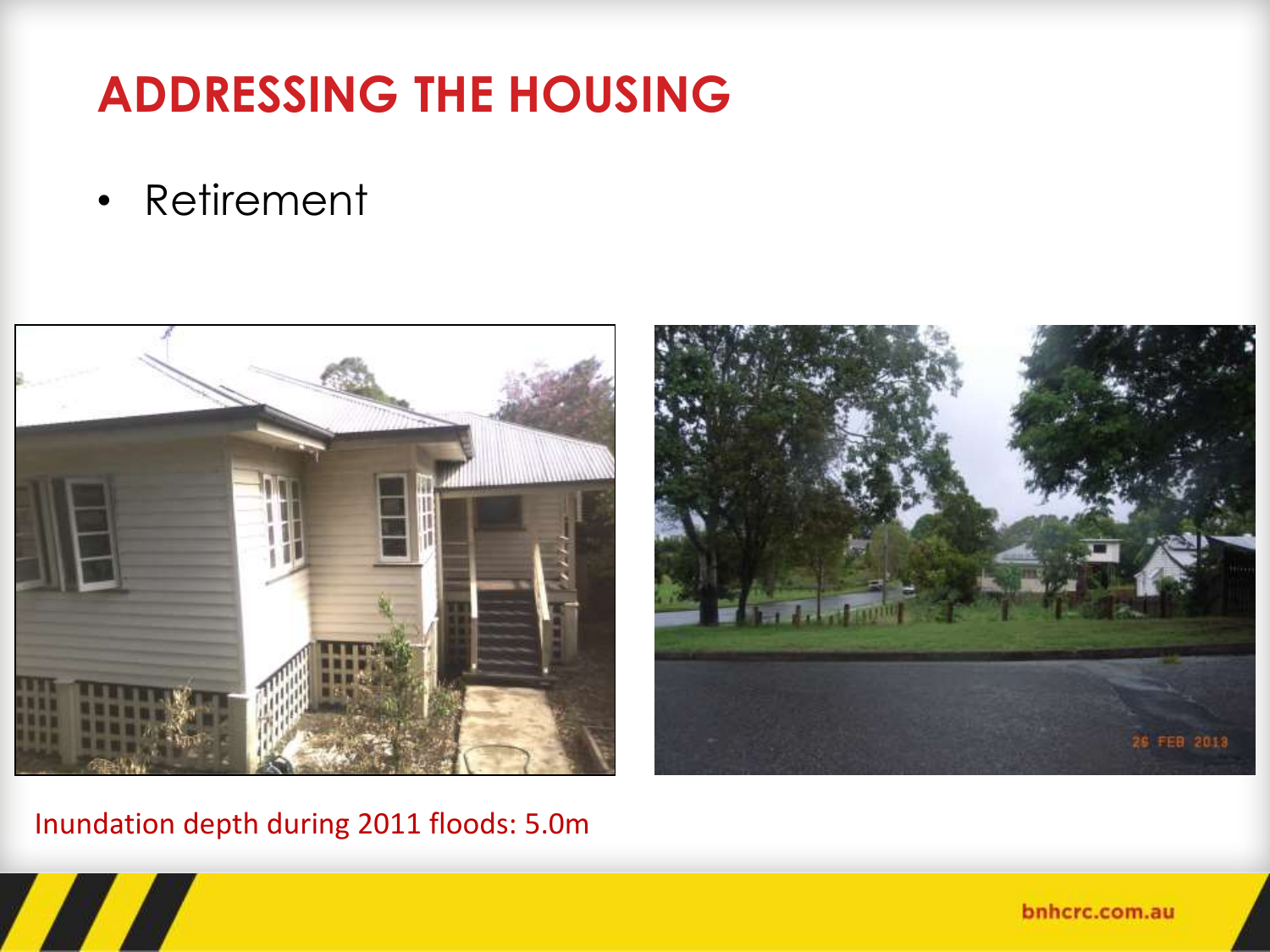• Elevation





Inundation depth during 2011 floods: 3.2m

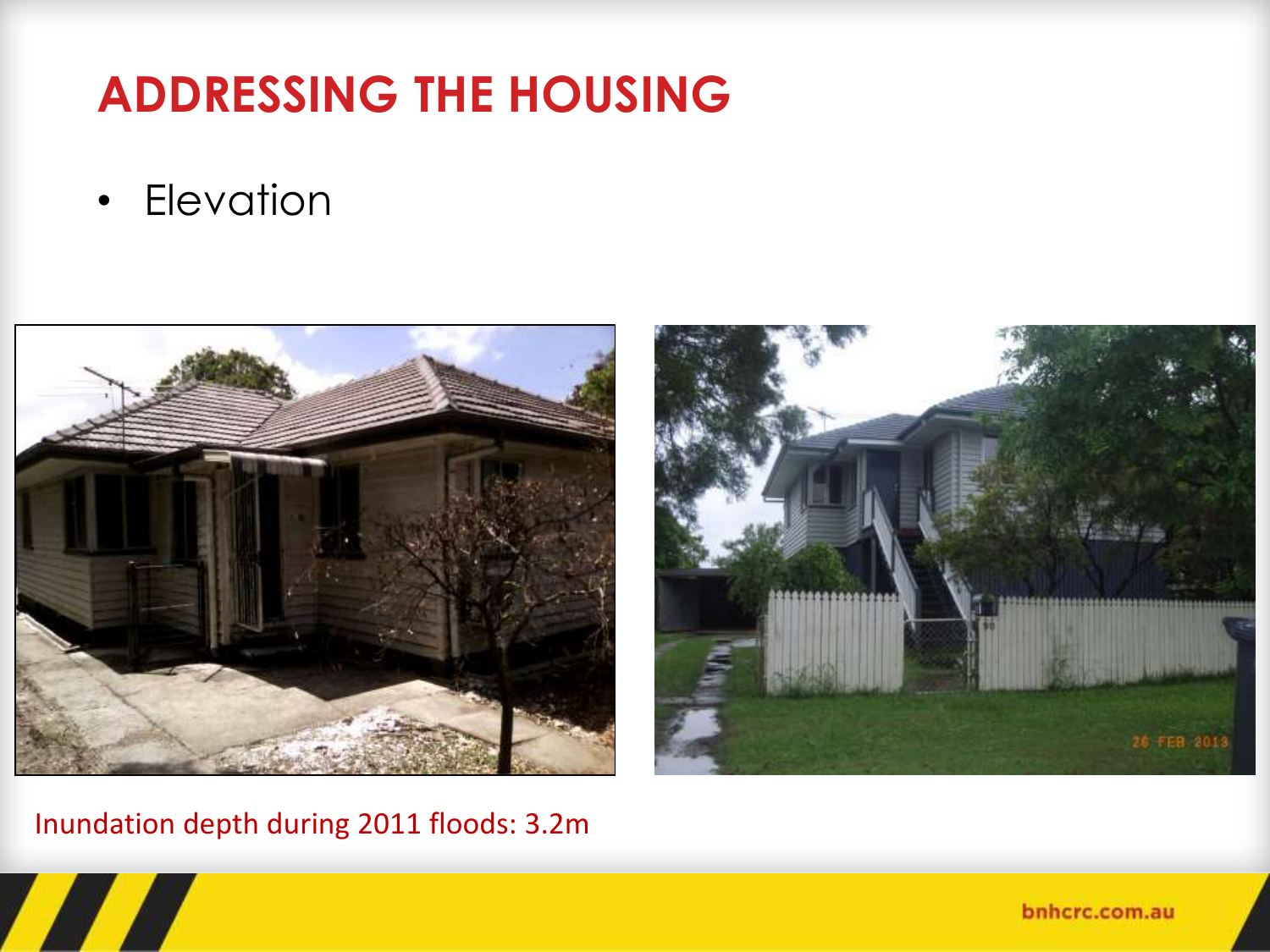• Revised ground floor use





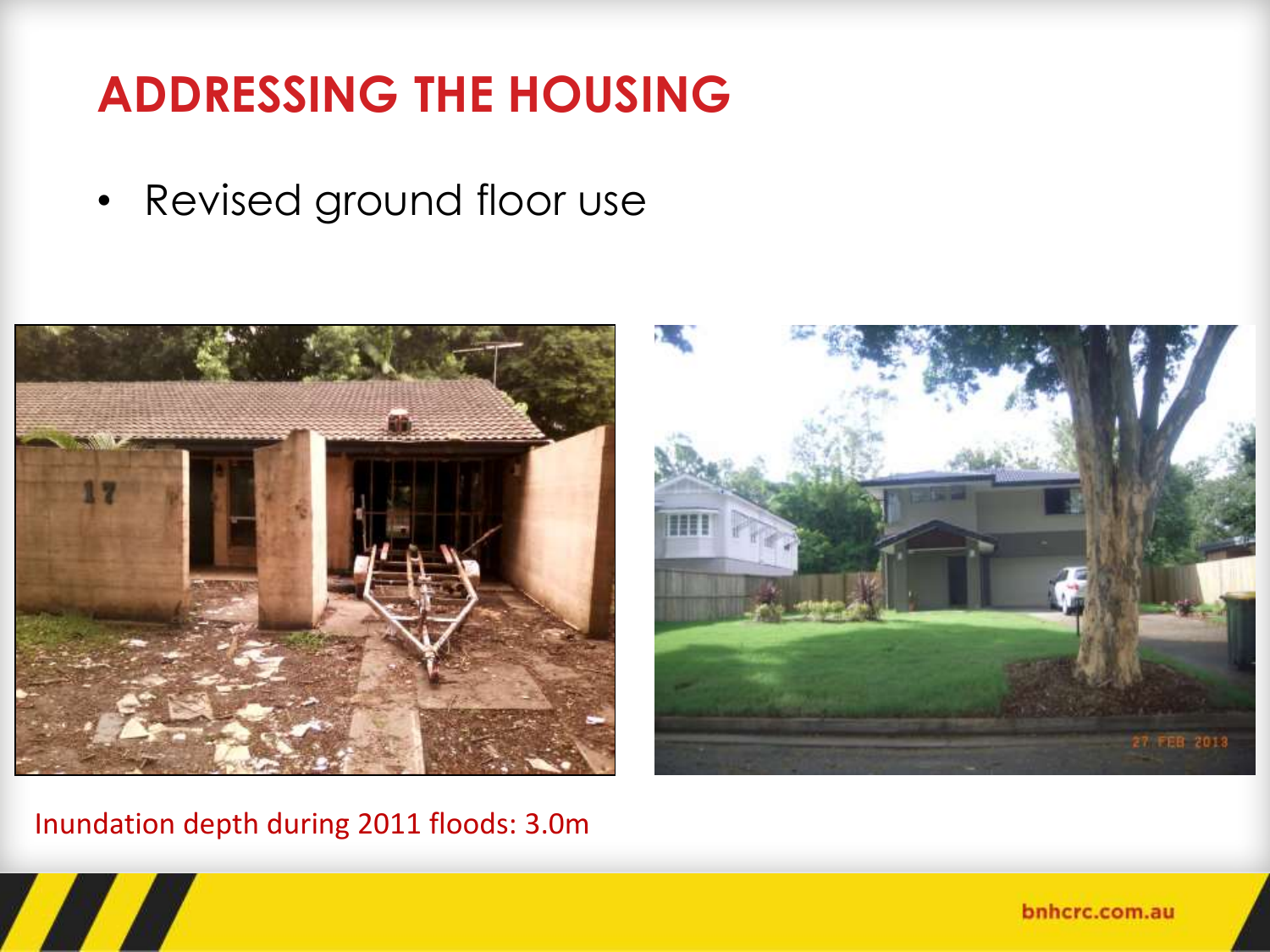• Repair as previously



Inundation depth during 2011 floods: 2.4m



bnhcrc.com.au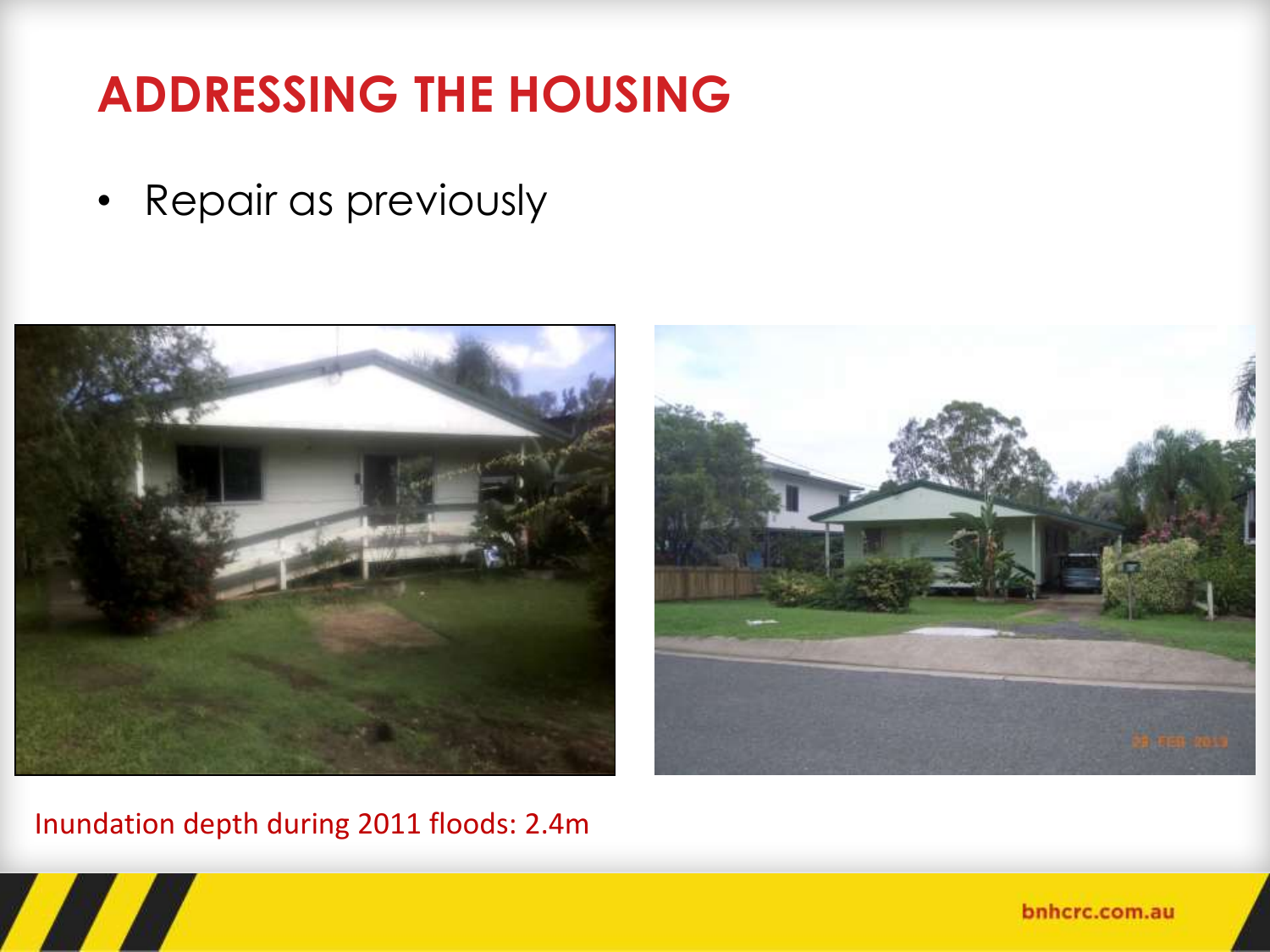#### **TASKS**

- Classification of residential building stock
- Literature survey of existing mitigation options
- Development of Australian specific mitigation options and costing, experimental testing of selected building materials
- Vulnerability assessment of current and retrofitted buildings
- Benefit verses cost analysis of retrofit and new construction options
- Identification of optimal retrofit strategies
- Stakeholder workshops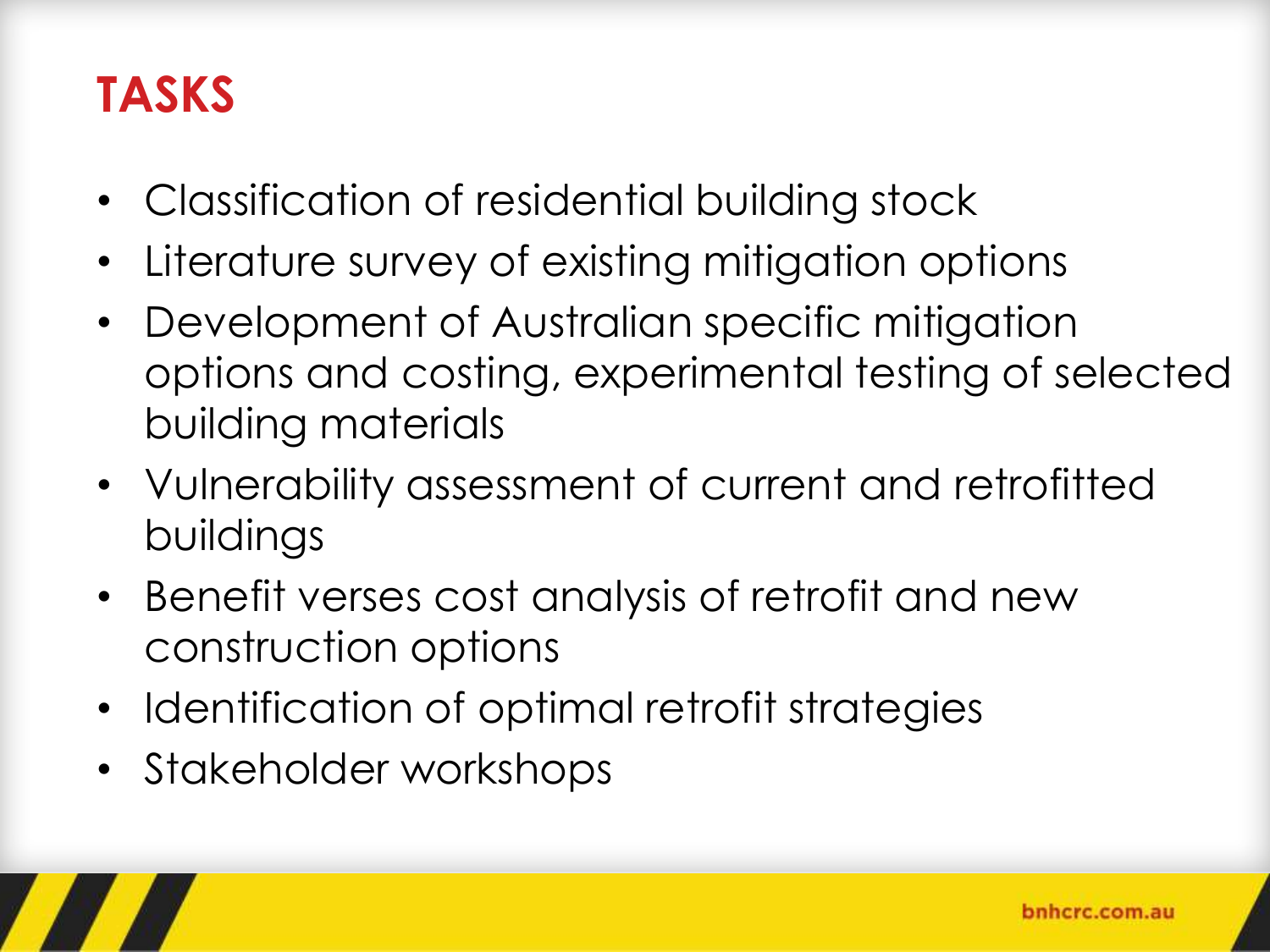# **TASKS (COMPLETED)**

- Classification of residential building stock: review
	- o HAZUS (USA): 11, structural system, storey class
	- o Riskscape (New Zealand): structural system, wall and roof material, storeys, usage etc.
	- o EDAC (Germany), 6, structural system, based on EMS-98, vulnerability classes
	- o UPD (The Philippines): 15, structural system, storey class, wall material

- o UNISDR (Asia-Pacific): 27, structural system, 1, 2 or 3 storey, elevated/non-elevated, water susceptibility, usage
- o NSW Office for Environment and Heritage (NSW): 3, 1 or 2 storey, elevated/non-elevated
- o Geoscience Australia (QLD and NSW): 19, 1 or 2 storey, elevate/non-elevated, external and internal wall material, garage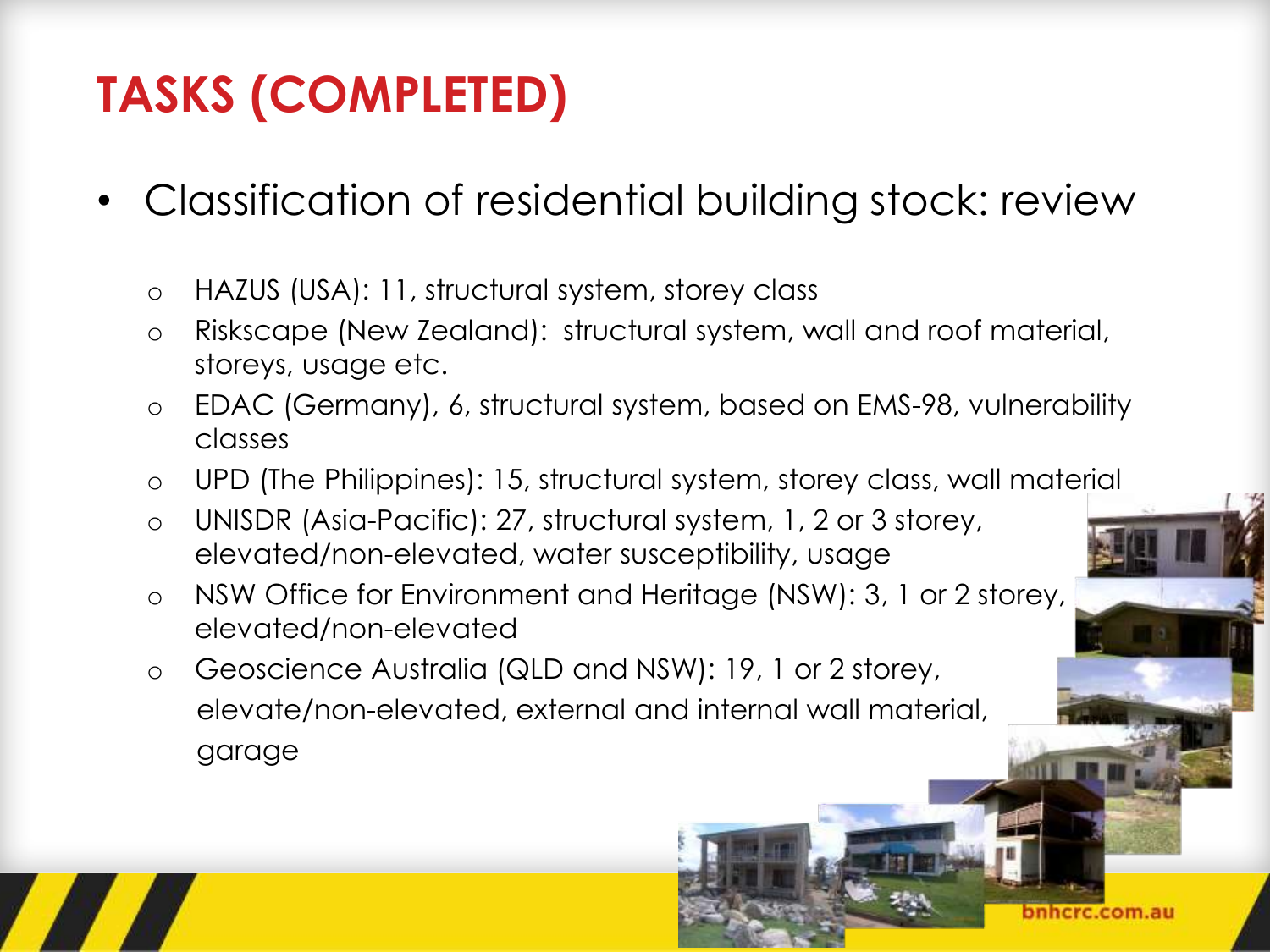# **TASKS (COMPLETED)**

• Classification of residential building stock: adopted

#### *Floor level attributes:*

- o *Construction Period*
- o *Fit-out Quality*
- o *Storey Height*
- o *Bottom Floor System*
- o *Internal Wall Material*
- o *External Wall Material*

#### *60 possible combination of floor system*

#### *Roof attributes:*

- o *Pitch*
- o *Material*

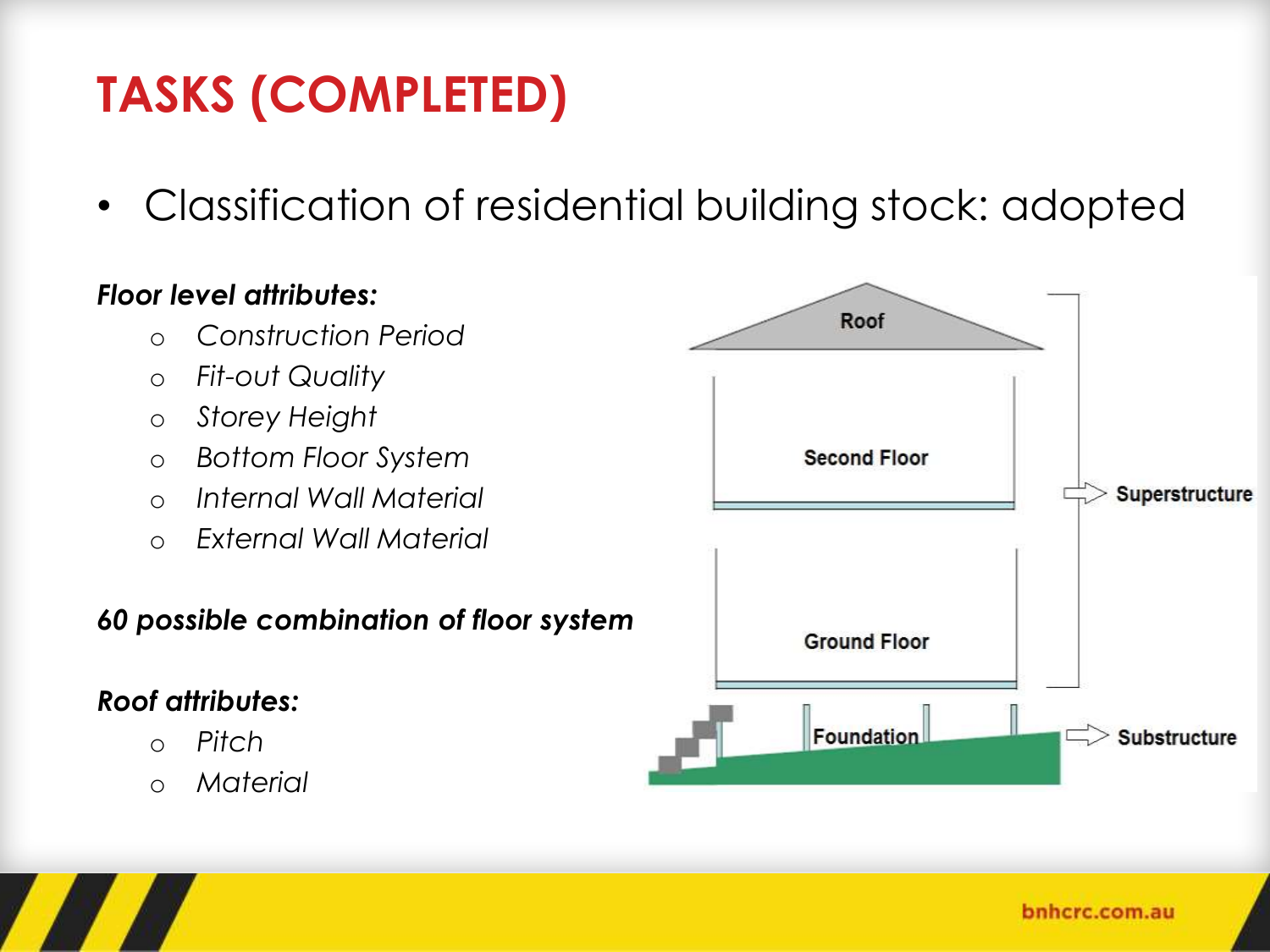## **TASKS (CURRENT)**

- Literature survey of existing mitigation options
	- o Building codes and standards
	- o Guidelines
	- o Project reports
	- o Conference papers
	- o Journal articles

Above the Flood: **Elevating Your Floodprone House** FEMA 3477 May 2100

**B**FEMA



#### Flood Damage-Resistant **Materials Requirements**

for Bulldings Located in Special Road Hazard Areas in accordance with the National Rood Insurance Program Tehnest Billets 2 / Appin 2008





Impact of the 2010-11 floods and the factors that inhibit and enable household adaptation strategies







**Nitural Hugards<br>And Earth**<br>Volum Sciences

#### Lang-term development and effectiveness of private flood suitigation messures: an analysis for the German part of the stree Rhine

the additional and presentation in the the fixed a of fixed and Lake in assoon OEC beautifulation Versions

or a 7 Bries biddebide press in

and (1944-51) - Angels (1956au) (11) - Go

| kelasa (Touri adaptan mairintu trajadokia) (y jya-                                                                    | ٠               |
|-----------------------------------------------------------------------------------------------------------------------|-----------------|
| at brooklaste form (writer of depoters completel) of                                                                  | h               |
| measure construction and the international information.<br>In the first construction of the primary appearance of the |                 |
| active timeland- in continue is fixed timelan vehicle                                                                 | t               |
| a brianci chairm designa annos. Josef-                                                                                |                 |
| are up the force twist institutions of and reproduct which                                                            |                 |
| democraticam in respectivity one start and that effect                                                                |                 |
| sieres. Is ridi untrek Th gute Bathat soughts also the tinal                                                          |                 |
| m Alfabetecht, hond, hobstatting and safety                                                                           | ï               |
| since of private dual and place associates angularity after                                                           |                 |
| a Dinian and postmered. It's a distant data from Artest and Blood-                                                    |                 |
| stantina painteri dendro al graduli, mes tras siarios                                                                 |                 |
| column description and sends have been approved                                                                       |                 |
| gas i de se a tratead sopraventivo. Internati, del<br>(Fax 1933) of corporatests that put testimonists I, boats       |                 |
| and paragraphes mentiones, along the final single engineers and like                                                  |                 |
| ereef bacakok in Rodo, The care is a boomed in                                                                        | ä               |
| call data nell specific rearrors and increased that                                                                   |                 |
| Hiller's well-as to have decree at 1991                                                                               |                 |
| a 2007 date that as imported interestings of the pure-<br>aix ibi e creasailtí telerial liasca duine fu trier         |                 |
| air. Teaming the affirmat: of consecution language                                                                    |                 |
| nd tilk averagencet. It is reachabled this indicated gets.                                                            |                 |
| in any success in a dark of Arther Anniversity leveral of any                                                         |                 |
| relativ triba Rold Life populates. This associate into                                                                | <b>********</b> |
| an bookball is new that as his faderate affected in                                                                   |                 |
| <b>HOWAGE</b>                                                                                                         |                 |





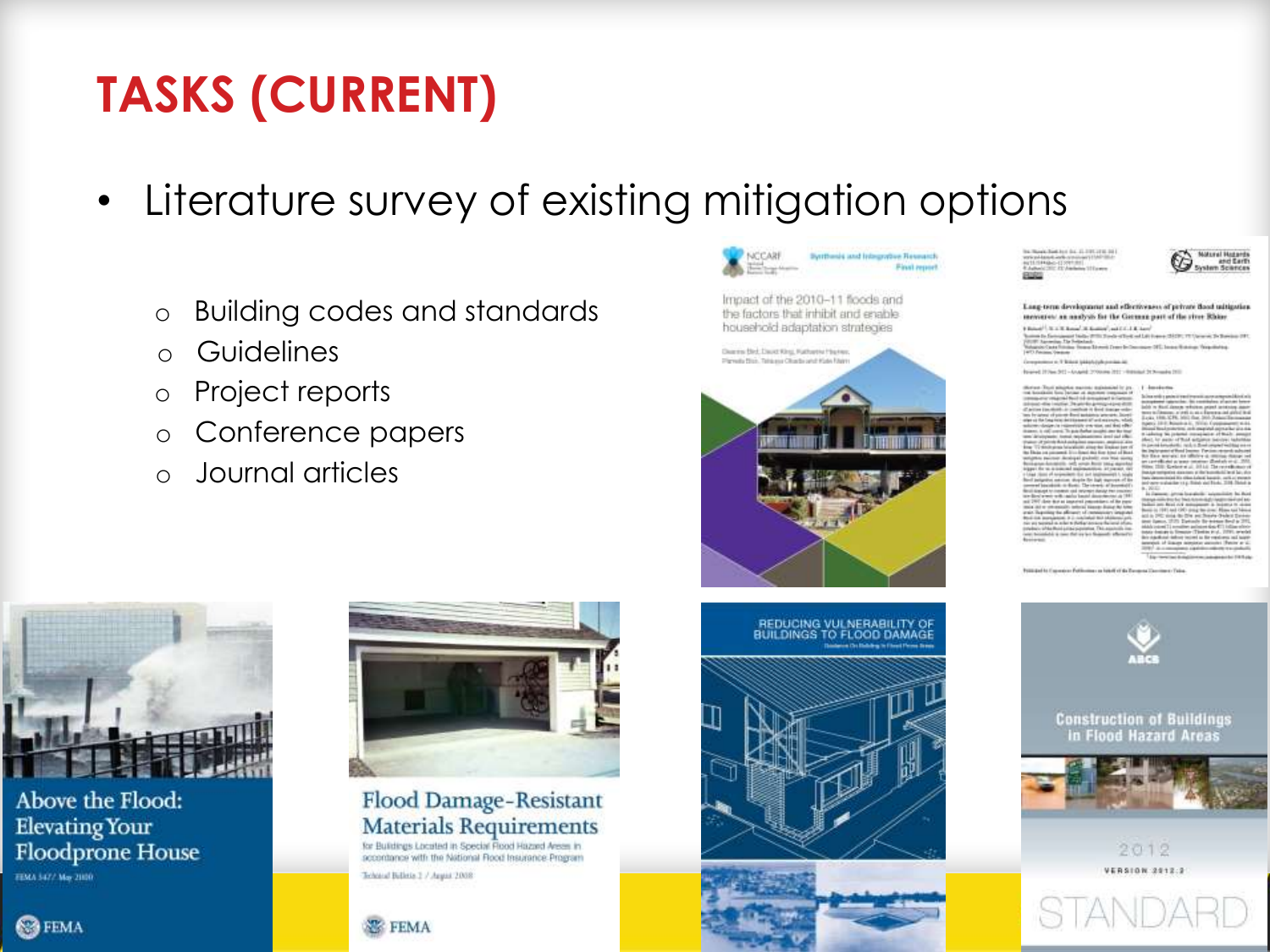### **PARALLEL ACTIVITIES**

- Engagement with other projects within the cluster
- Engagement with other projects outside the cluster
- Formalising experimental work
- Engagement with Bundaberg Regional Council
- Engagement with builder in Bundaberg to assess cost of house raising
- Calibration/validation of vulnerability models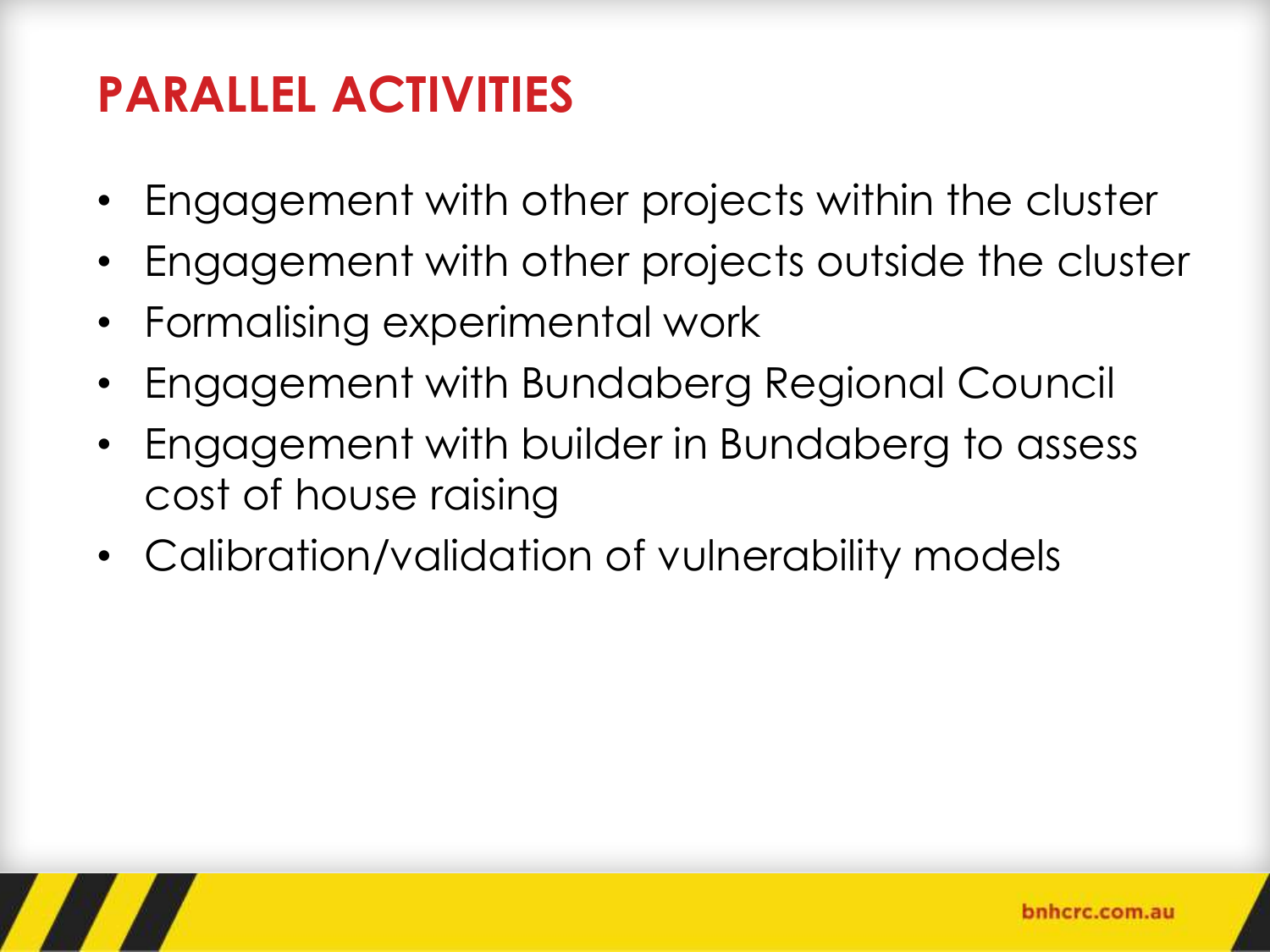#### **PROJECT TIMELINES**

|                                                                                             | <b>Start</b> | Mar-<br>14 | Jun-<br>14 | Sep-<br>14 | Dec-<br>14 | Mar-<br>15 | Jun-<br>15 | Sep-<br>15 | Dec-<br>15 | Mar-<br>16 | Jun-<br>16 | Sep-<br>16 | Dec-<br>16 | Mar-<br>17 | Jun-<br>17 |
|---------------------------------------------------------------------------------------------|--------------|------------|------------|------------|------------|------------|------------|------------|------------|------------|------------|------------|------------|------------|------------|
| Project Management - Work Plan, Communication, Collaborations                               |              |            |            |            |            |            |            |            |            |            |            |            |            |            |            |
|                                                                                             |              |            |            |            |            |            |            |            |            |            |            |            |            |            |            |
| Classification of building stock into vulnerability classes                                 |              |            |            |            |            |            |            |            |            |            |            |            |            |            |            |
| Review of literature, NEXIS and international practices                                     |              |            |            |            |            |            |            |            |            |            |            |            |            |            |            |
| Report on building classification                                                           |              |            |            |            |            |            |            |            |            |            |            |            |            |            |            |
| Literature survey of existing mitigation options                                            |              |            |            |            |            |            |            |            |            |            |            |            |            |            |            |
| Review of literature, national and international practices                                  |              |            |            |            |            |            |            |            |            |            |            |            |            |            |            |
| Publication on proposed research at AFAC and BNHCRC Conference                              |              |            |            |            |            |            |            |            |            |            |            |            |            |            |            |
| Report on review of existing mitigation strategies                                          |              |            |            |            |            |            |            |            |            |            |            |            |            |            |            |
| Development of Australian specific mitigation options and costing<br>lmodules               |              |            |            |            |            |            |            |            |            |            |            |            |            |            |            |
| Identification of Australian specific mitigation options                                    |              |            |            |            |            |            |            |            |            |            |            |            |            |            |            |
| Developing costing modules of different mitigation strategies                               |              |            |            |            |            |            |            |            |            |            |            |            |            |            |            |
| Publication on retrofit options and costing modules                                         |              |            |            |            |            |            |            |            |            |            |            |            |            |            |            |
| Report on retrofit options and developing of costing modules                                |              |            |            |            |            |            |            |            |            |            |            |            |            |            |            |
| Development of strategies for new construction, quantity surveying<br>and experimental plan |              |            |            |            |            |            |            |            |            |            |            |            |            |            |            |
| Strategies for new construction                                                             |              |            |            |            |            |            |            |            |            |            |            |            |            |            |            |
| Quantity surveying                                                                          |              |            |            |            |            |            |            |            |            |            |            |            |            |            |            |
| Experimental plan for testing of materials to flood resilience                              |              |            |            |            |            |            |            |            |            |            |            |            |            |            |            |
| Report on strategies for new constructions and quantity surveying                           |              |            |            |            |            |            |            |            |            |            |            |            |            |            |            |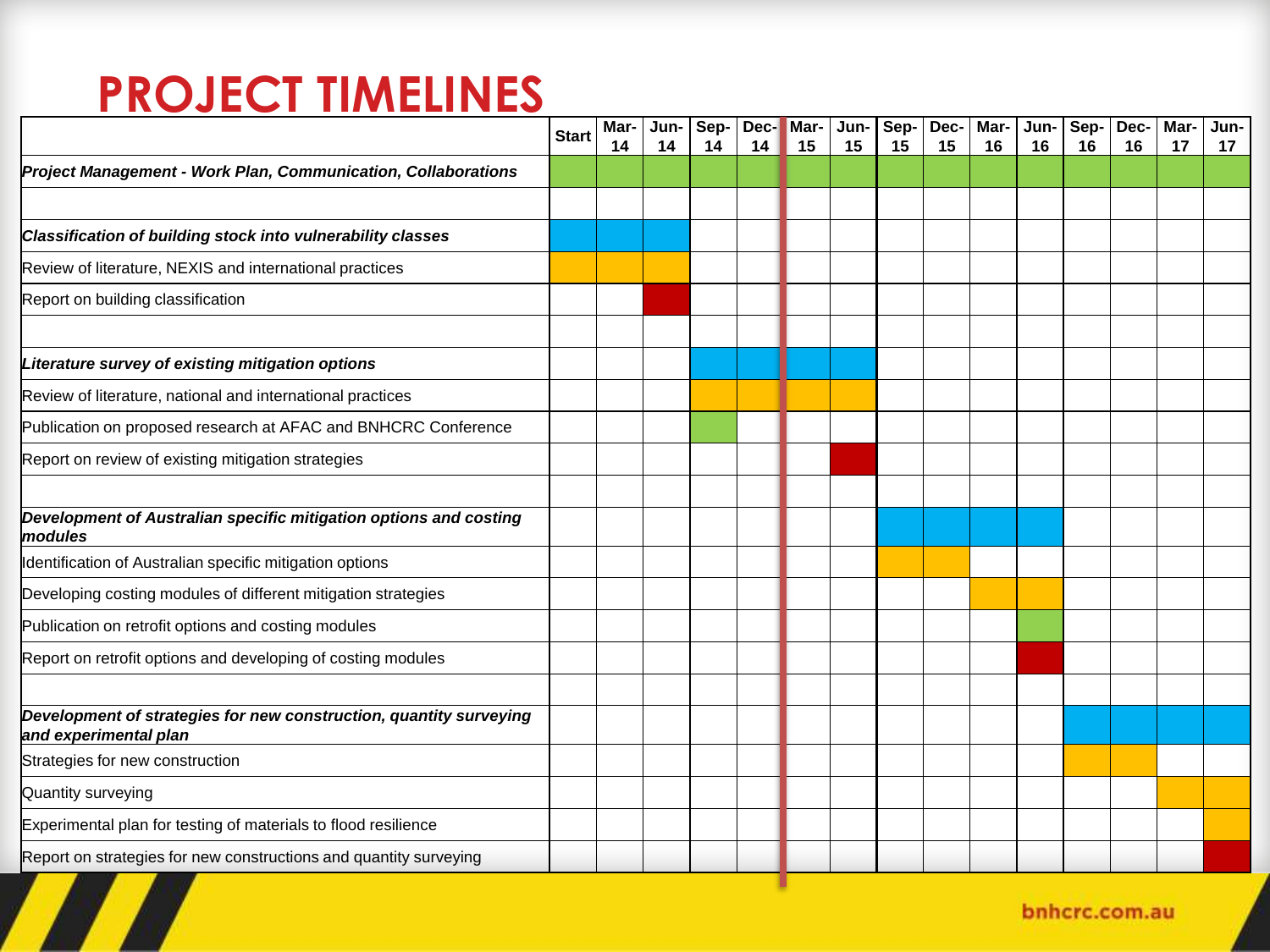#### **OUTCOMES**

- Mitigation strategies enabling asset owners to invest.
- Evidence-base to inform decision making to reduce flood risk.
- Vulnerability assessment of existing and retrofitted building types.
- Alignment with parallel BNHCRC projects for earthquake and severe wind.
- Contribution to several research themes of the CRC.
- Alignment to the strategies outlined in National Strategy for Disaster Resilience.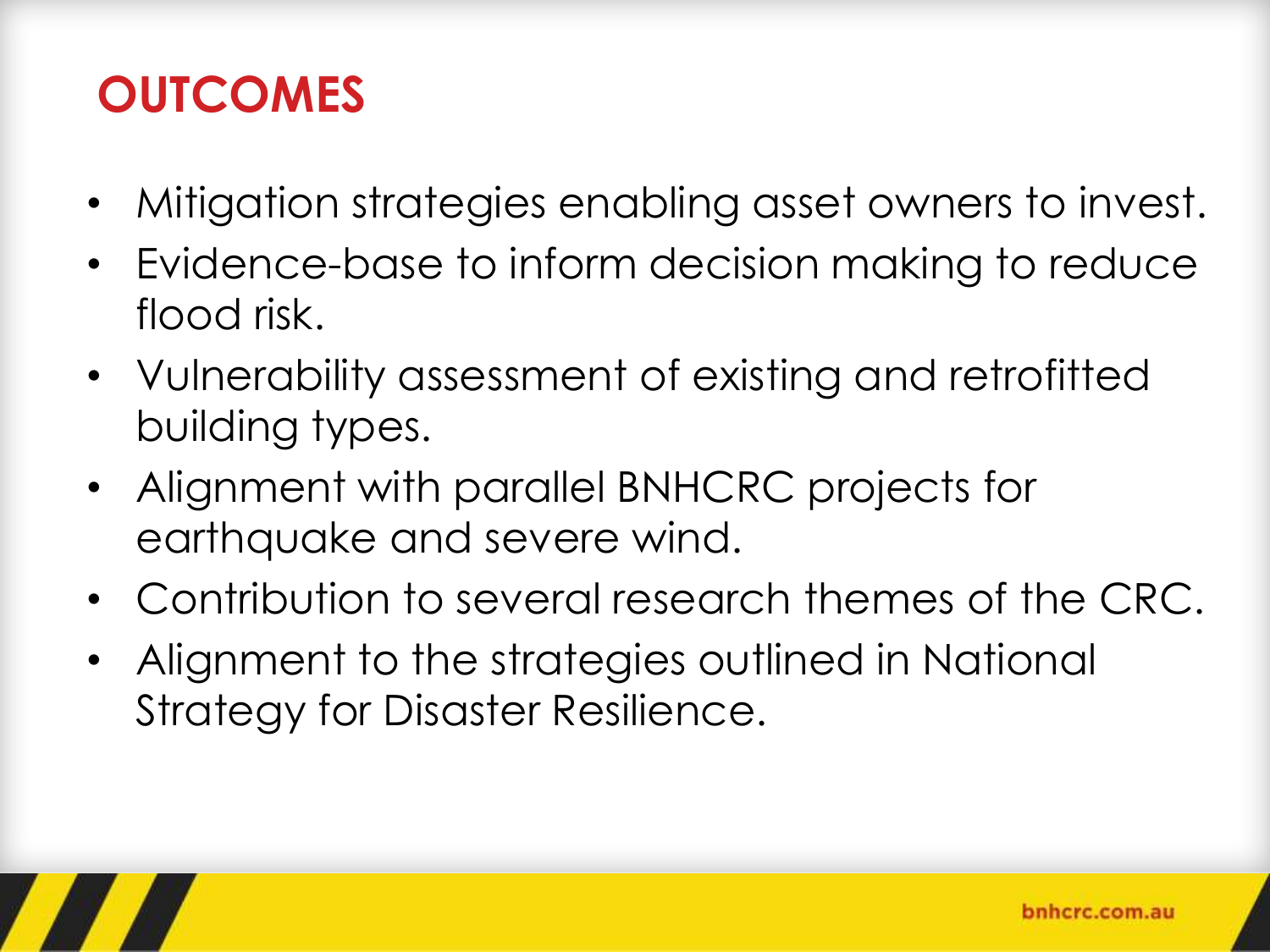## **CONCLUDING REMARKS**

- The project is on track and progressing smoothly.
- The deliverables have been completed on time.
	- o Project Management Plan
	- o Quarterly reports
	- o Annual report
	- o Building schema report
- There is a room for improvement in stakeholders engagement.

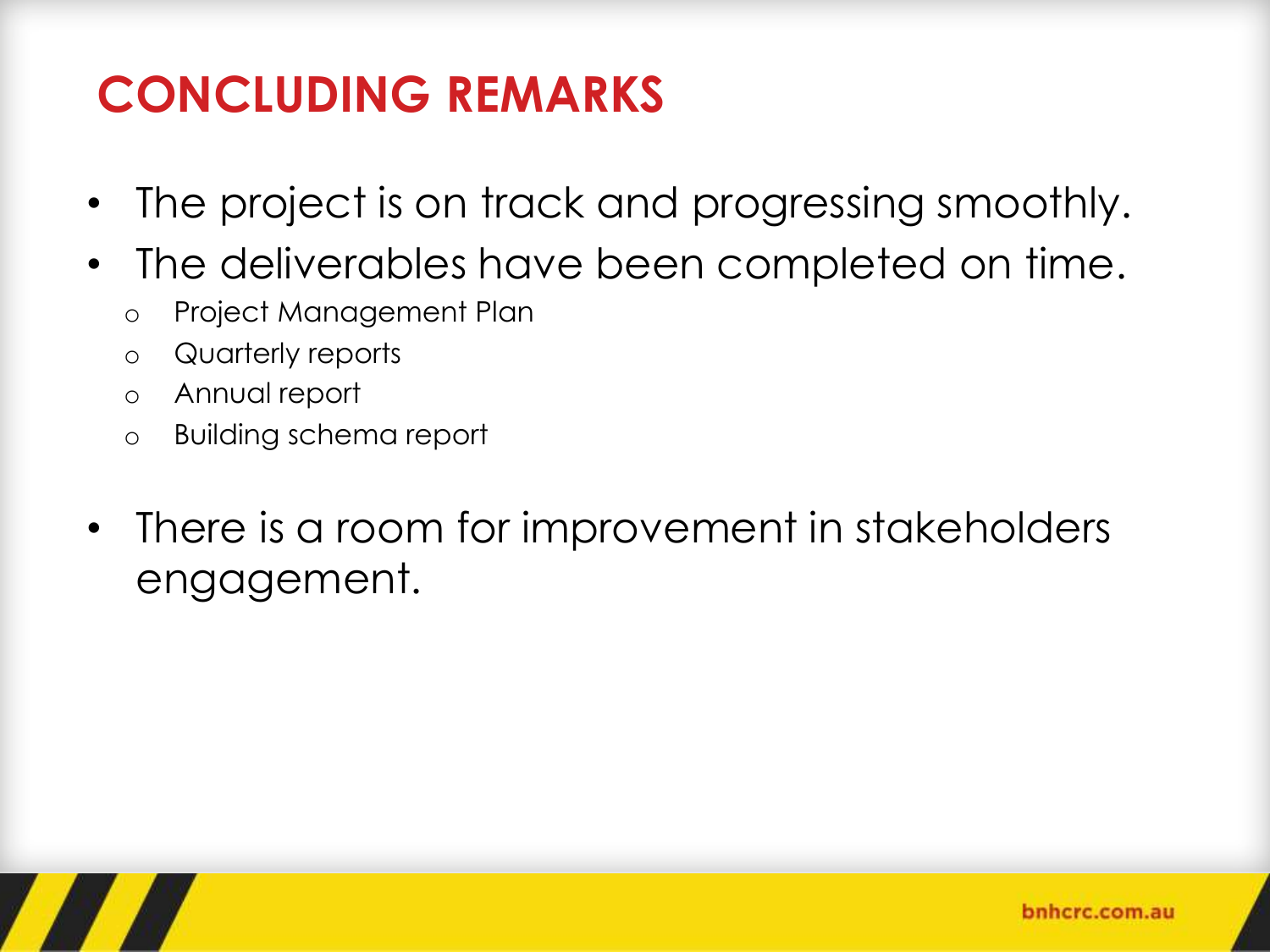#### **THANK YOU**







**Phone:** +61 2 6249 9524 **Web:** www.ga.gov.au **Email:** Tariq.Maqsood@ga.gov.au **Address:** Cnr Jerrabomberra Avenue and Hindmarsh Drive, Symonston ACT 2609 **Postal Address:** GPO Box 378, Canberra ACT 2601